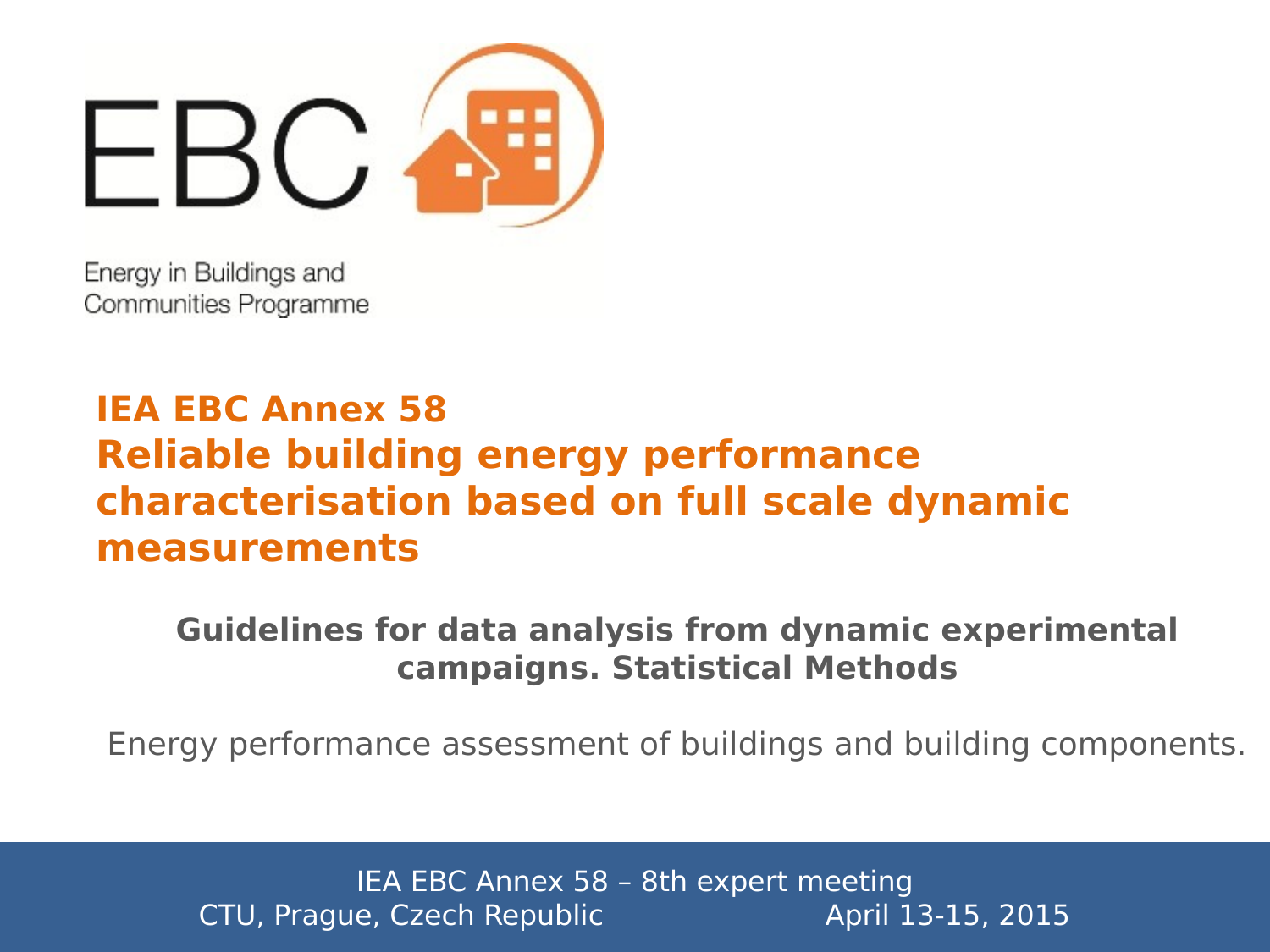

# **Models considered**

# **Focus on the following key methods / models In general a more advanced model gives more information**

- Steady state / linear regression models
- Transfer function models (ARX)
- **Grey-box models** 
	- Linear (RC network model)
	- Nonlinear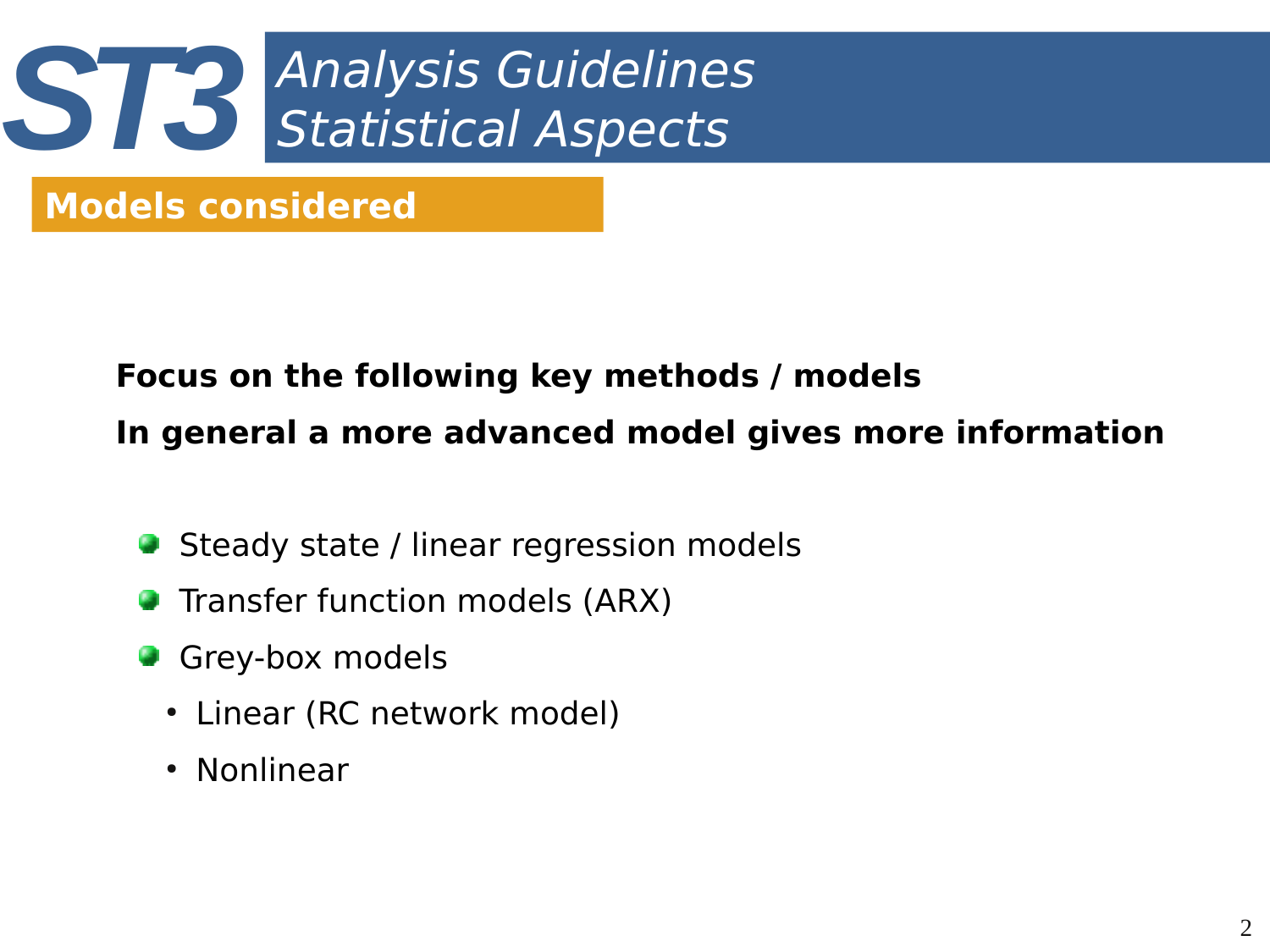

# **Steps in the analysis**

#### **Each method is described using the following headings**

- Experimental design (incl. Sampling time, PRBS, Sensors, ...)
- Pre-processing (incl. Filtering, Averaging, PCA, ....)
- Model selection 癵
- Post-processing (Model validation)
	- Test of model parameter
	- Test using autocorrelation and accumulated periodogram
	- Test using cross correlation functions
- Methods for deriving the physical parameters from the model 脚
- Examples in R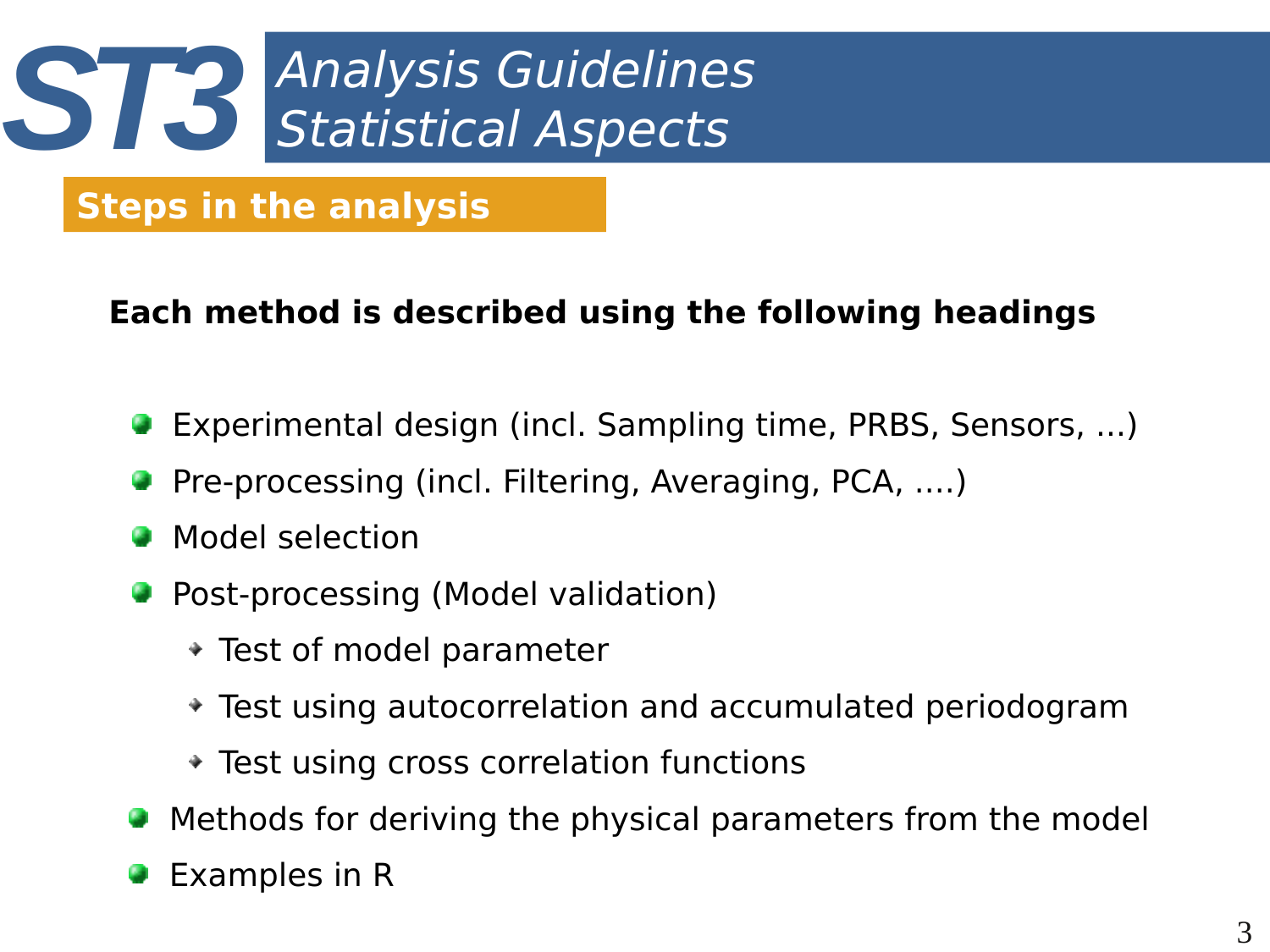

#### **Steady State (linear regression) models – some characteristics**

#### **UA (HLC) and gA – values**

- No information about dynamics
- No information about the internal physical parameter
- Not able to cope with time-varying phenomena
- Not able to deal with nonlinear phenomena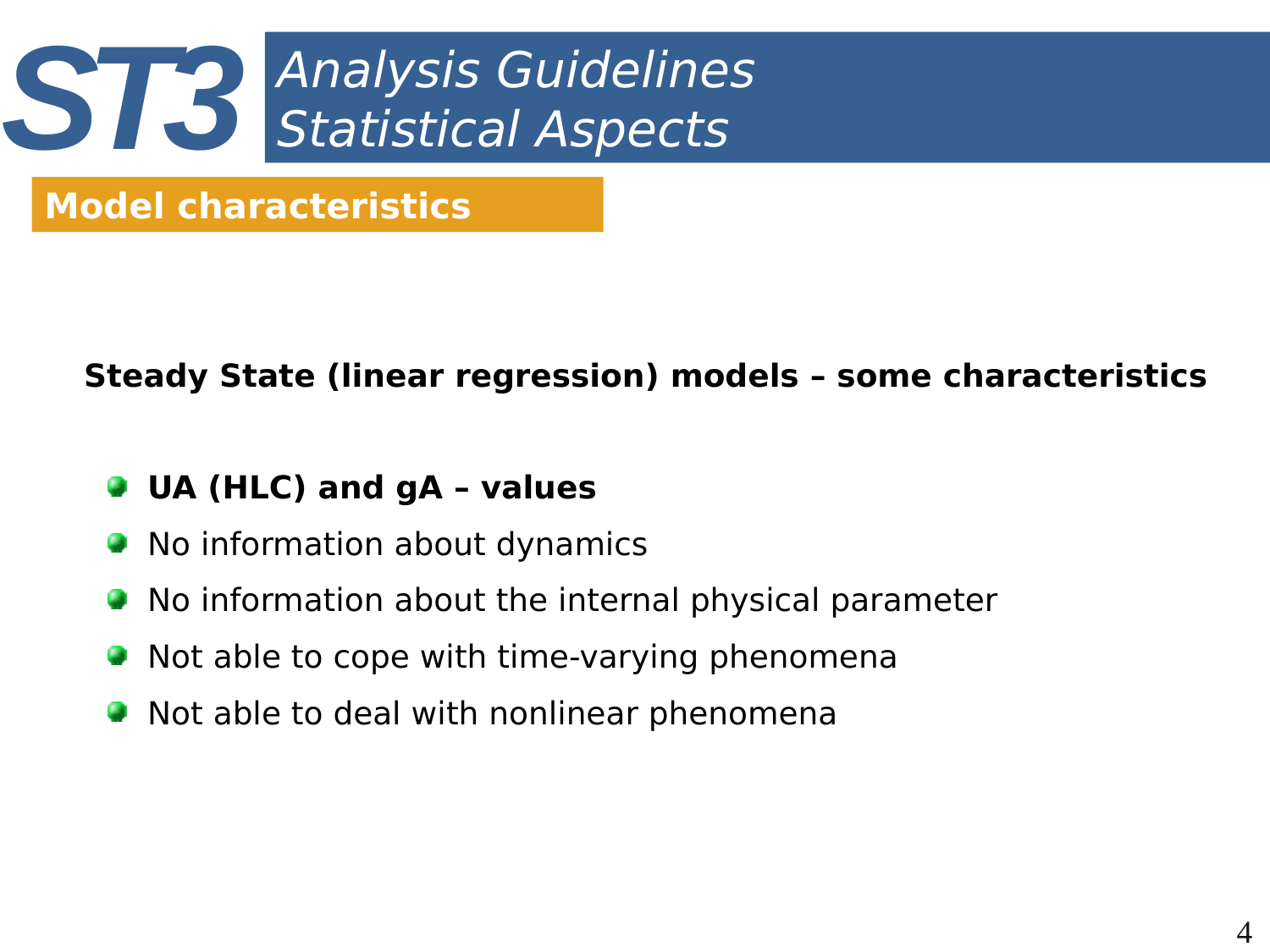

#### **Transfer function (ARX) models – some characteristics**

- **UA and gA values**
- **Estimation of dynamics (time constants)**
- No information about the internal physical parameter
- Not able to cope with time-varying phenomen
- Not able to deal with nonlinear phenomena (except from nonlinear tranformation of input variables)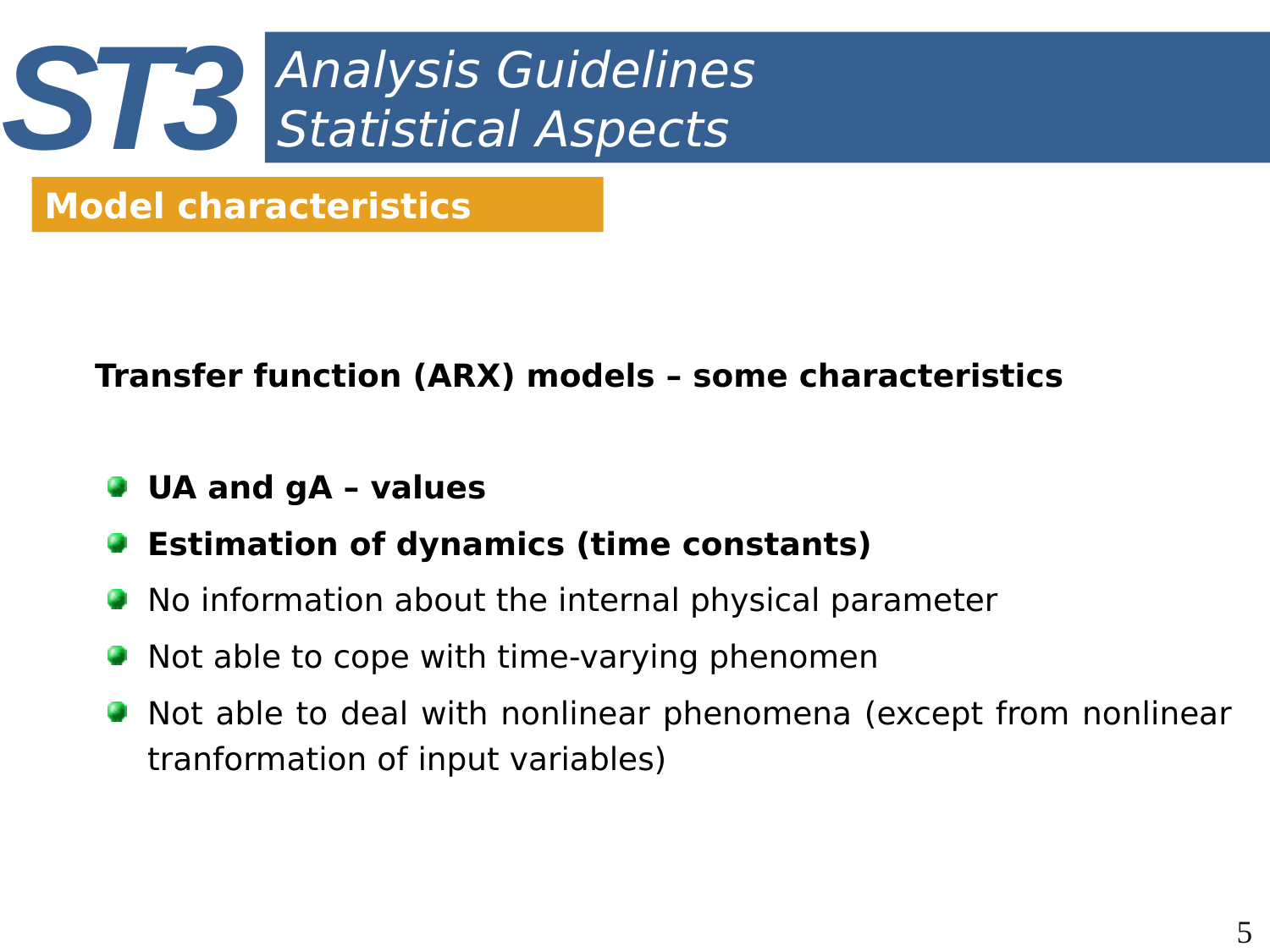

**Linear grey-box (RC-network) models – some characteristics**

- **UA and gA values**
- **Estimation of dynamical characteristics (time constants)**
- **Information about the internal physical parameter (R and C)**
- Not able to cope with time-varying phenomen
- Not able to deal with nonlinear phenomena (except from nonlinear tranformation of input variables)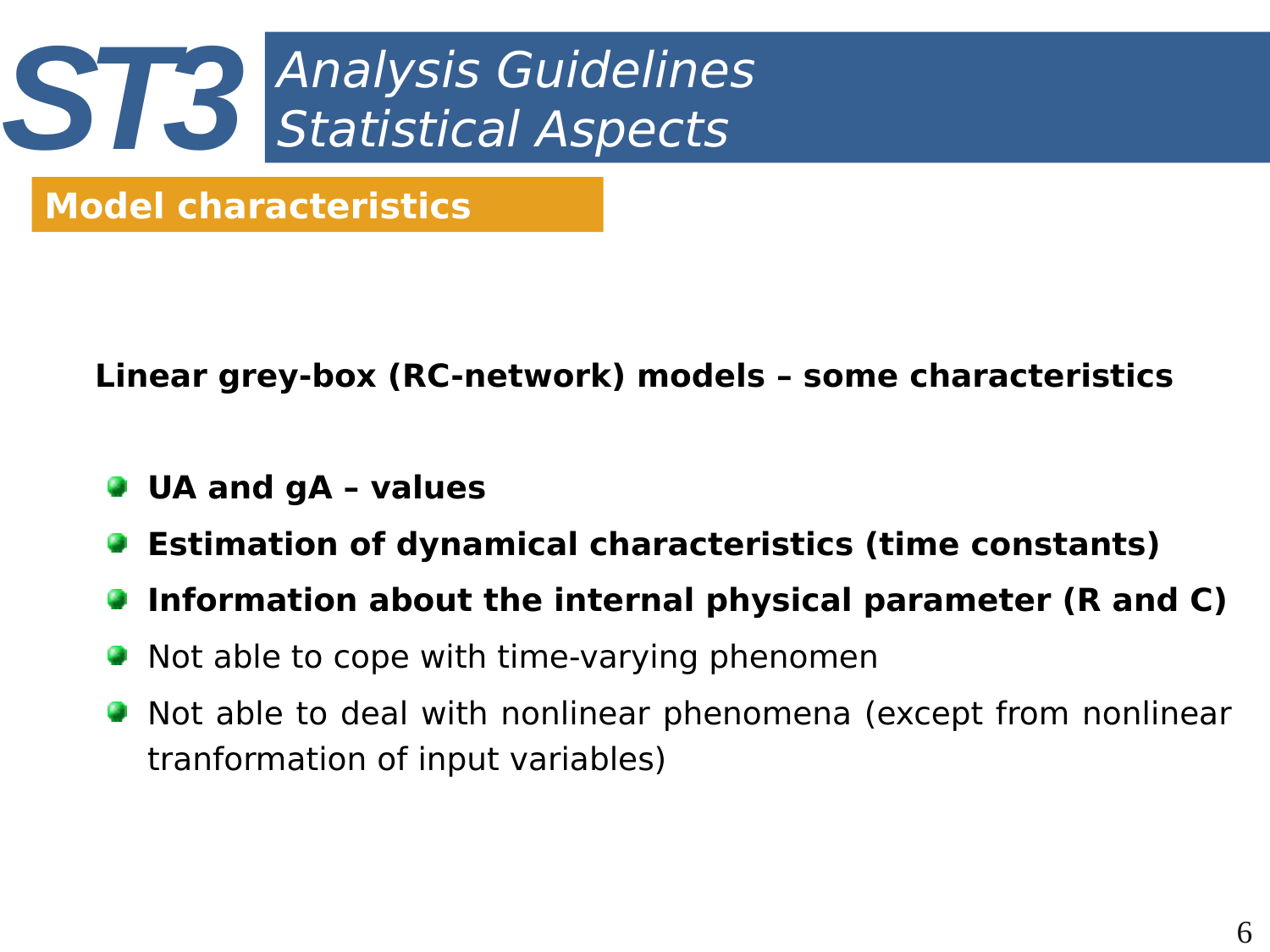

**Nonlinear grey-box models – some characteristics**

- **UA and gA values**
- **Estimation of dynamical characteristics**
- **Information about the internal physical parameter (R and C)**
- **Description of time-varying phenomen (eg. moisture)**
- **Description of nonlinear phenomena (eg. Air leakage)**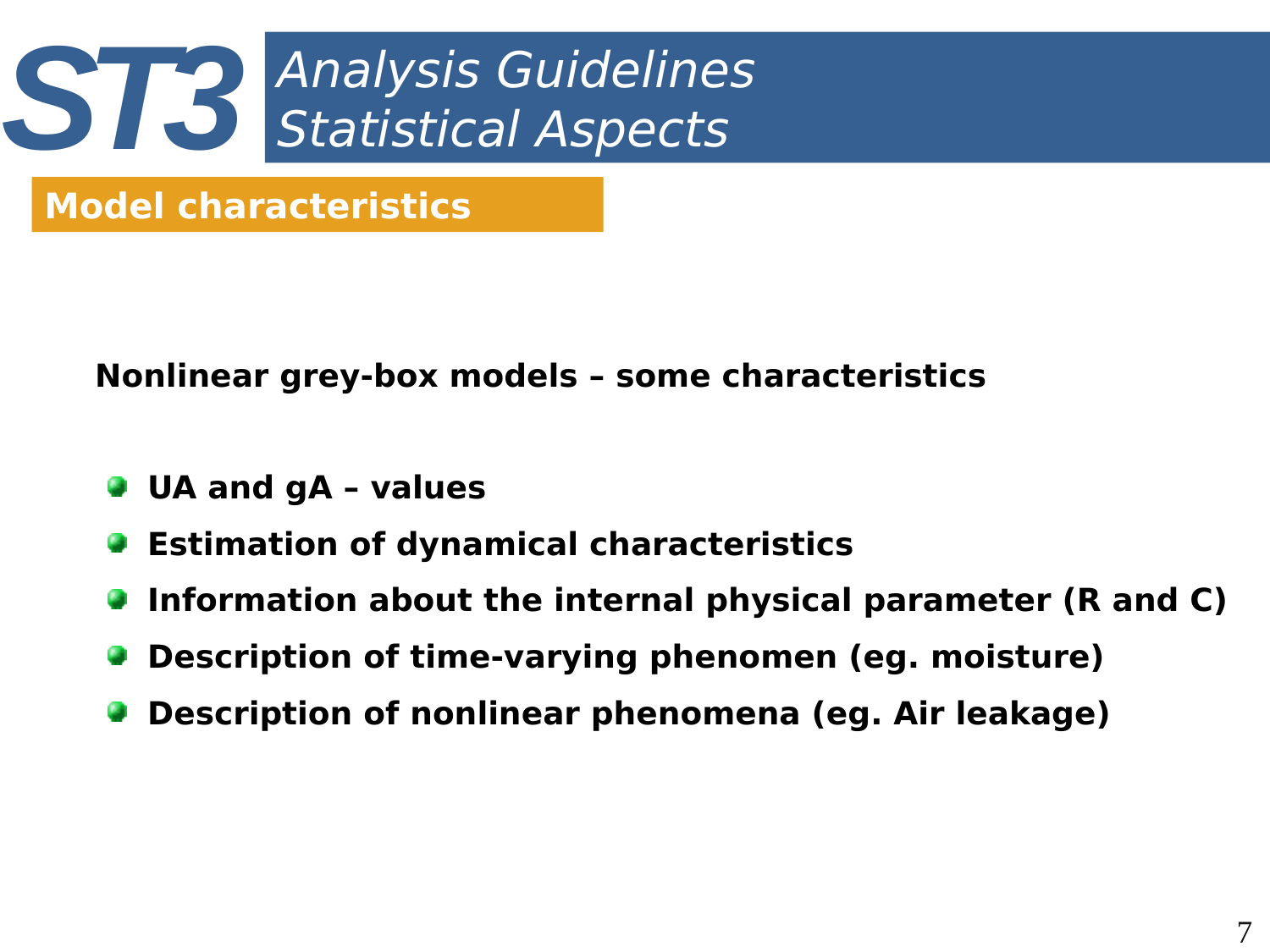

# **MORE PROGRES IS EXPECTED FROM FEEDBACK/TESTING**